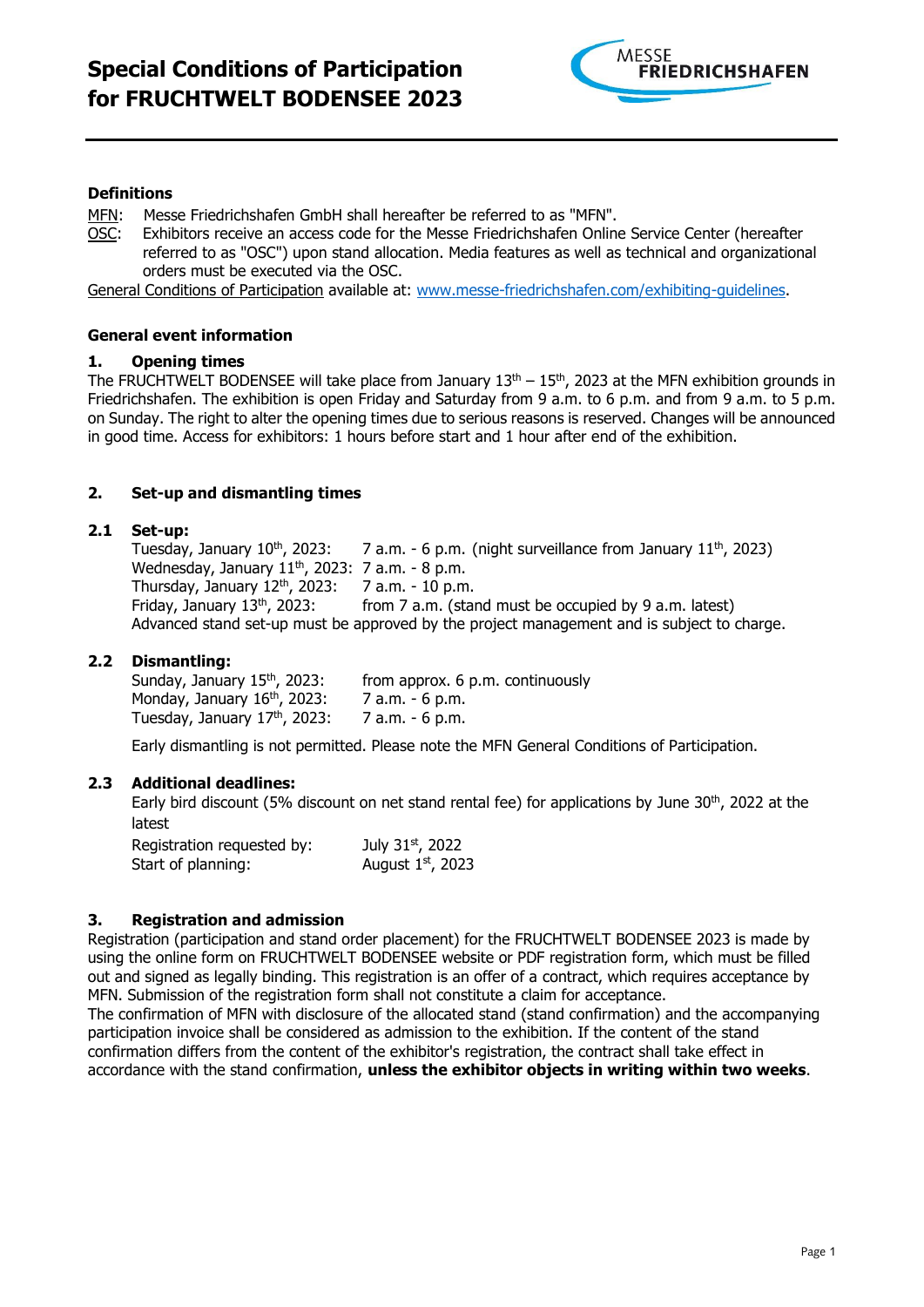

### **4. Participation fee / Exhibitor passes / Co-Exhibitors**

**4.1** The participation fee includes the provision of the floor space, a certain number of exhibitor passes (see item 3.1), exhibitor service by the project management, provision of the exhibition's in-house information systems, target group specific marketing of the FRUCHTWELT BODENSEE, hall security, cleaning of the halls and complimentary promotional material for the exhibitor's own visitor advertising. The fees pertain to the entire duration of the exhibition.

### **4.2 Graduation of the different offers**

|                         | <b>Hall stand</b>                               | <b>Complete stand</b>             |
|-------------------------|-------------------------------------------------|-----------------------------------|
| Minimum stand space     | $12 \text{ sqm}$                                | $12$ sqm                          |
| Electricity consumption | Up to 3 kW included                             | Up to 3 kW included               |
| Power connection        | Orderable with costs via the OSC                | 3 kW connection included          |
| Services included       | Stand space                                     | See attached sheet                |
|                         | The first 50 sqm = $\epsilon$ 79.00/sqm         |                                   |
| Discount Levels         | From 51 sqm till 100 spm = $\epsilon$ 68.00/sqm | € 155.00/sqm<br>No discount level |
|                         | More than 100 sqm = $\epsilon$ 57.00/sqm        |                                   |

**4.3** The number of exhibitor passes included in the participation fee shall be determined by the size of the stand and will be shown on the invoice**.**

**4.4** The co-exhibitor fee is € 160.00 / co-exhibiting company. Definition of co-exhibitor: see General Conditions of Participation. Co-exhibitors shall receive 2 exhibitor badges free of charge

# **5. Terms of payment**

The participation fee shall be due and payable without any deduction upon receipt of the invoice no later than November 15<sup>th</sup>, 2022. Invoices issued after November 15<sup>th</sup>, 2022 are due immediately. This also applies to all further invoices issued by MFN. The payment terms on MFN's invoices are decisive, please note the bank details.

#### **6. Stand cancellation / cancellation fee**

If the exhibitor cancels the participation once admission has been granted, the exhibitor is obliged to pay a compensation fee (see General Conditions of Participation). Cancellation prior to the assignment of the stand is free of charge. After the stand has been allocated to your company, a cancellation will cause the following fees:

3 months before the show: 50 % of the participation fee

2 months before the show: 80 % of the participation fee

1 month before the show: 100 % of the participation fee

Stands that have not been occupied by 8 p.m. on January 12<sup>th</sup>, 2023 may be reallocated by the Exhibition Management.

# **7. Approval of stand construction and stand technolgy**

The regular stand height is 3.00 m. Stands which wholly or partially exceed this height must be submitted with a plan to the project management for approval at least 4 weeks before the start of the construction work. Please consider the maximum construction height of 6.00 m. The maximum height for ceiling suspensions (lighting, audio-visual equipment, no banners) is 7.50 m upper edge of the truss. Two-storey stands need to be applied for with a verifiable calculation (subject to charges). Further details can be found in the MFN Technical Guidelines [\(www.messe-friedrichshafen.com/exhibiting-guidelines\)](http://www.messe-friedrichshafen.com/exhibiting-guidelines).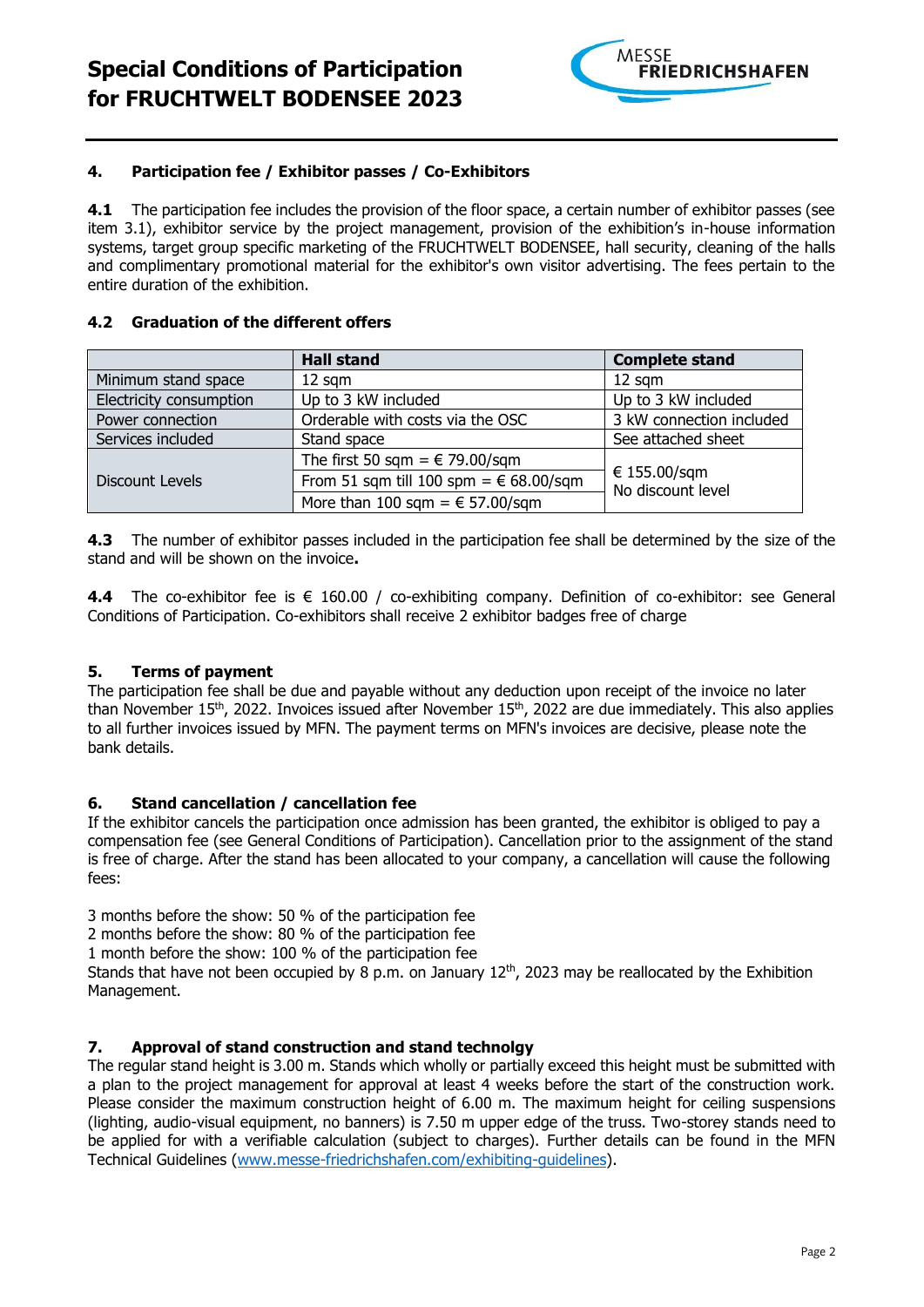

# **8. Sales Regulations:**

All offered products and services must be declared with price tag. The prices must include German VAT and all additional costs.

# **9. WiFi:**

MFN has its own WiFi, which exhibitors and visitors can log onto. Exhibitor's own WiFi must be registered and comply with specific conditions. Registration and prerequisites can be accessed via the OSC.

# **10. Use of operations equipment:**

For logistical and safety reasons, the use of cranes, forklifts and lifting platforms/hydra ladders is exclusively limited to the official contract partners of MFN. These services can be ordered via the OSC.

# **11. Guarding / Liability:**

MFN does not assume any obligation to exercise proper care of exhibits, stand fittings and objects which are the property of the stand personal or the exhibitors. Stand guarding can be ordered via the OSC.

# **12. Use of Music / GEMA:**

Exhibitors must register the use of copyright music, videos, or movies with the German authority GEMA. Registration forms are available at: [www.messe-friedrichshafen.com/exhibiting-guidelines.](http://www.messe-friedrichshafen.com/exhibiting-guidelines)

### **13. Deposit regulations:**

To access the fairgrounds with a vehicle during the set-up period, a deposit needs to be paid: car:  $\epsilon$  50.00; truck: € 100.00

# **14. Floor Covering:**

The hall floor is made of row asphalt. Color defects are possible (re-coloring not possible). The use of floor covering is mandatory.

# **15. Stand parties:**

After the close of the trade fair must always be approved by the project management and can be registered via the OSC. MFN reserves the right to charge a fee for additional required security and cleaning.

# **16. Catering**:

MFN has official exclusive contract partners for catering and beverage services – addresses can be found via the OSC.

### **17. Additional services**

In addition to the participation fee, the acceptance of the following services is obligatory:

- Flat fee for general waste disposal:  $\epsilon$  1.00/sqm stand space (max.  $\epsilon$  75.00).
- The AUMA fee of  $\epsilon$  0.60/sqm to be paid by the exhibitor will be invoiced by MFN for the AUMA and passed on (see General Conditions of Participation).